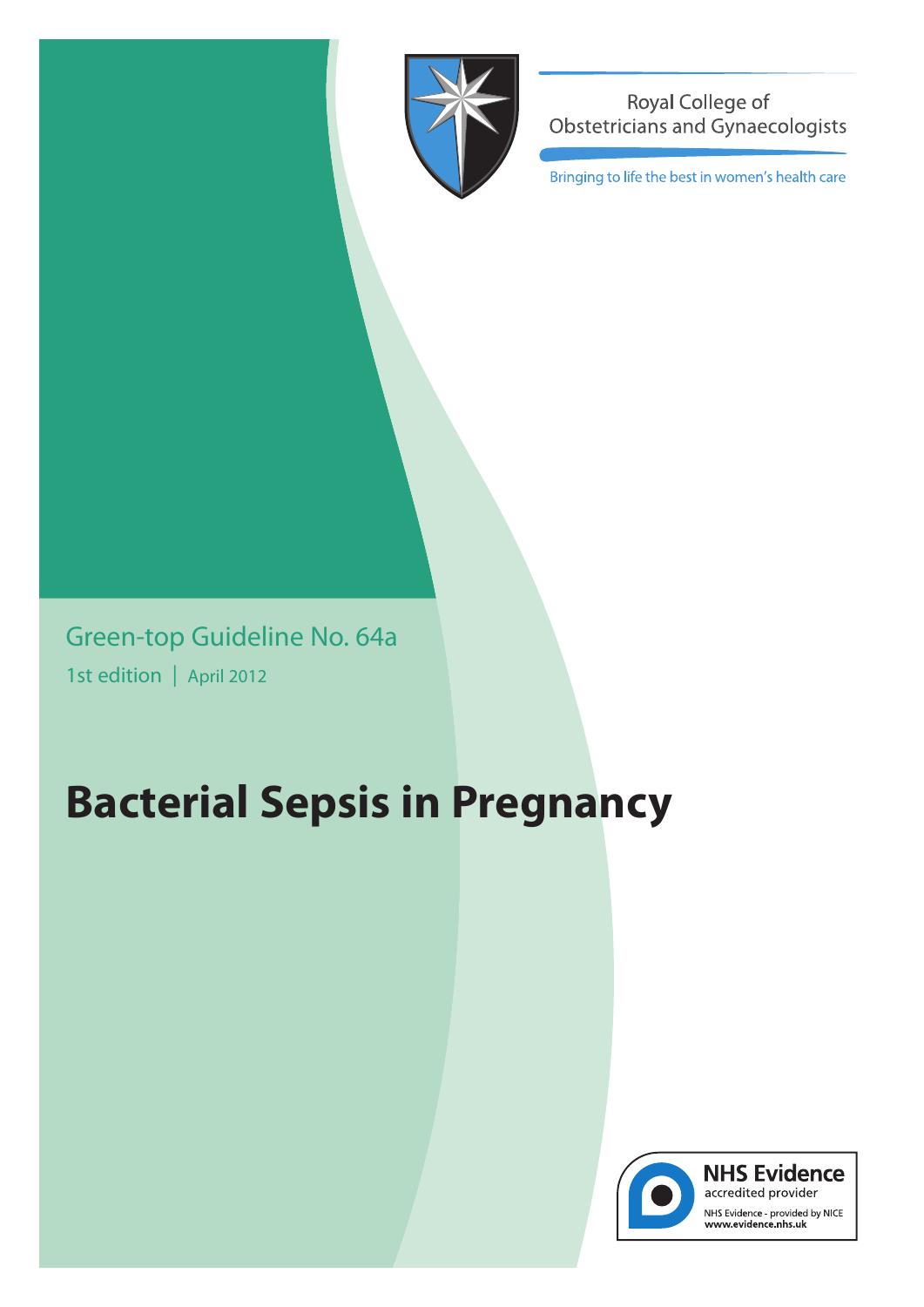## Bacterial Sepsis in Pregnancy

This is the first edition of this guideline.

#### **1. Purpose and scope**

The need for a guideline on the management of sepsis in pregnancy was identified by the 2007 Confidential Enquiry into Maternal Deaths.1The scope of this guideline covers the recognition and management of serious bacterial illness in the antenatal and intrapartum periods, arising in the genital tract or elsewhere, and its management in secondary care. Sepsis arising due to viral, fungal or other infectious agents is outside the scope of this guideline. Bacterial sepsis following pregnancy in the puerperium is the subject of a separate Green-top Guideline. The population covered by this guideline includes pregnant women suspected of, or diagnosed with, serious bacterial sepsis in primary or secondary healthcare.

#### **2. Background and introduction**

Sepsis in pregnancy remains an important cause of maternal death in the UK.<sup>1,2</sup> In 2003–2005 there were 13 direct deaths from genital tract sepsis in pregnancy, five related to pregnancy complications prior to 24 weeks of gestation and eight related to sepsis from 24 weeks of gestation, arising before or during labour. Sadly, substandard care was identified in many of the cases, in particular lack of recognition of the signs of sepsis and a lack of guidelines on the investigation and management of genital tract sepsis.<sup>1</sup> Between 2006 and 2008 sepsis rose to be the leading cause of direct maternal deaths in the UK, with deaths due to group A streptococcal infection (GAS) rising to 13 women.<sup>2</sup> Severe sepsis with acute organ dysfunction has a mortality rate of 20 to 40%, which increases to 60% if septic shock develops.1 Studies in the non-pregnant population have found that the survival rates following sepsis are related to early recognition and initiation of treatment<sup>35</sup>

Sepsis may be defined as infection plus systemic manifestations of infection. Severe sepsis may be defined as sepsis plus sepsis-induced organ dysfunction or tissue hypoperfusion. Septic shock is defined as the persistence of hypoperfusion despite adequate fluid replacement therapy.3

#### **3. Identification and assessment of evidence**

This RCOG guideline was developed in accordance with standard methodology for producing RCOG Greentop Guidelines. The Cochrane Database of Systematic Reviews, DARE, EMBASE, Medline and PubMed (electronic databases) were searched for relevant randomised controlled trials, systematic reviews and metaanalyses. The search was restricted to articles published between 1980 to May 2011. Search terms included: 'sepsis and pregnancy', 'bacterial infection and pregnancy', ' antenatal bacterial infection', 'bacterial sepsis', 'intrapartum septic shock', 'intrapartum infection', 'maternal pyrexia', 'maternal fever', 'systemic inflammatory response syndrome', 'chorioamnionitis', 'genital tract sepsis', 'listeria infection', 'group A *Streptococcus*', '*Streptococcus pyogenes*', '*Streptococcus* and pregnancy', and the search limited to humans and English language. The NHS Evidence, Health Information Resources and the National Guidelines Clearing House were also searched for relevant guidelines and reviews. Studies relevant to the scope of the guideline were selected by the members of the guideline development group. Where possible, recommendations are based on available evidence. Areas where evidence is lacking are annotated as 'good practice points.'

#### **4. Which women are at risk of sepsis in pregnancy?**

**Multiple risk factors for severe sepsis have been identified by the Confidential Enquiries into Maternal Deaths (CEMD) (see table 1). D**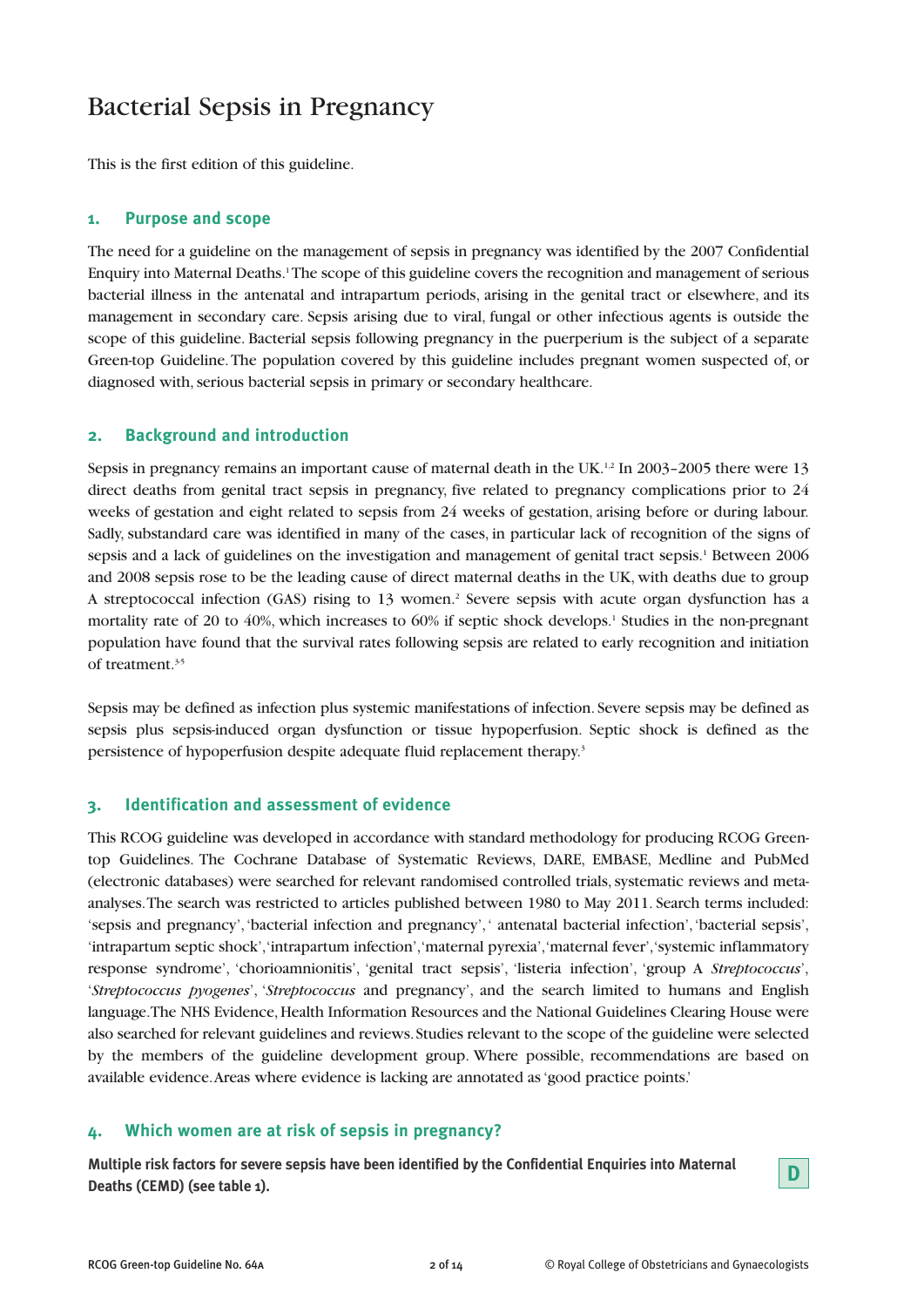Risk factors for sepsis identified from the women who died in the 2003-2005 and 2006-2008 triennia are shown in table 1. Many of the women who died had one or more risk factors. Urinary tract infection and chorioamnionitis are common infections associated with septic shock in the pregnant patient.<sup>5</sup>

Evidence level 3

Evidence level 4

**D**

**D**

 $\checkmark$ 

 $\checkmark$ 

|                                                  | Table 1. Risk factors for maternal sepsis in pregnancy as identified by the Confidential Enquiries into<br>Maternal Deaths <sup>1,2</sup> |  |
|--------------------------------------------------|-------------------------------------------------------------------------------------------------------------------------------------------|--|
| Obesity                                          |                                                                                                                                           |  |
|                                                  | Impaired glucose tolerance / diabetes                                                                                                     |  |
| Impaired immunity/immunosuppressant medication   |                                                                                                                                           |  |
| Anaemia                                          |                                                                                                                                           |  |
| Vaginal discharge                                |                                                                                                                                           |  |
| History of pelvic infection                      |                                                                                                                                           |  |
| History of group B streptococcal infection       |                                                                                                                                           |  |
| Amniocentesis and other invasive procedures      |                                                                                                                                           |  |
| Cervical cerclage                                |                                                                                                                                           |  |
| Prolonged spontaneous rupture of membranes       |                                                                                                                                           |  |
| GAS infection in close contacts / family members |                                                                                                                                           |  |
| Of black or other minority ethnic group origin   |                                                                                                                                           |  |
|                                                  |                                                                                                                                           |  |

#### **5. What should prompt recognition of sepsis in the pregnant woman?**

**All healthcare professionals should be aware of the symptoms and signs of maternal sepsis and critical illness and of the rapid, potentially lethal course of severe sepsis and septic shock. Suspicion of significant sepsis should trigger an urgent referral to secondary care.**

**Clinical signs suggestive of sepsis include one or more of the following: pyrexia, hypothermia, tachycardia, tachypnoea, hypoxia, hypotension, oliguria, impaired consciousness and failure to respond to treatment. These signs, including pyrexia, may not always be present and are not necessarily related to the severity of sepsis.**

**Regular observations of all vital signs (including temperature, pulse rate, blood pressure and respiratory rate) should be recorded on a Modified Early Obstetric Warning Score (MEOWS) chart.**

**All staff taking observations should have annual training in the use of the MEOWS chart.**

The signs and symptoms of sepsis in pregnant women may be less distinctive than in the nonpregnant population and are not necessarily present in all cases;<sup>4</sup> therefore, a high index of suspicion is necessary. Clinical features suggestive of sepsis are shown in table 2. Healthcare professionals should be aware of the symptoms and signs of maternal sepsis and critical illness. Disease progression may be much more rapid than in the non-pregnant state. Genital tract sepsis may present with constant severe abdominal pain and tenderness unrelieved by usual analgesia, and this should prompt urgent medical review.1 Severe infection may be associated with preterm labour. Toxic shock syndrome caused by staphylococcal or streptococcal exotoxins can produce confusing symptoms including nausea, vomiting and diarrhoea; exquisite severe pain out of proportion to clinical signs due to necrotising fasciitis; a watery vaginal discharge; generalised rash; and conjunctival suffusion.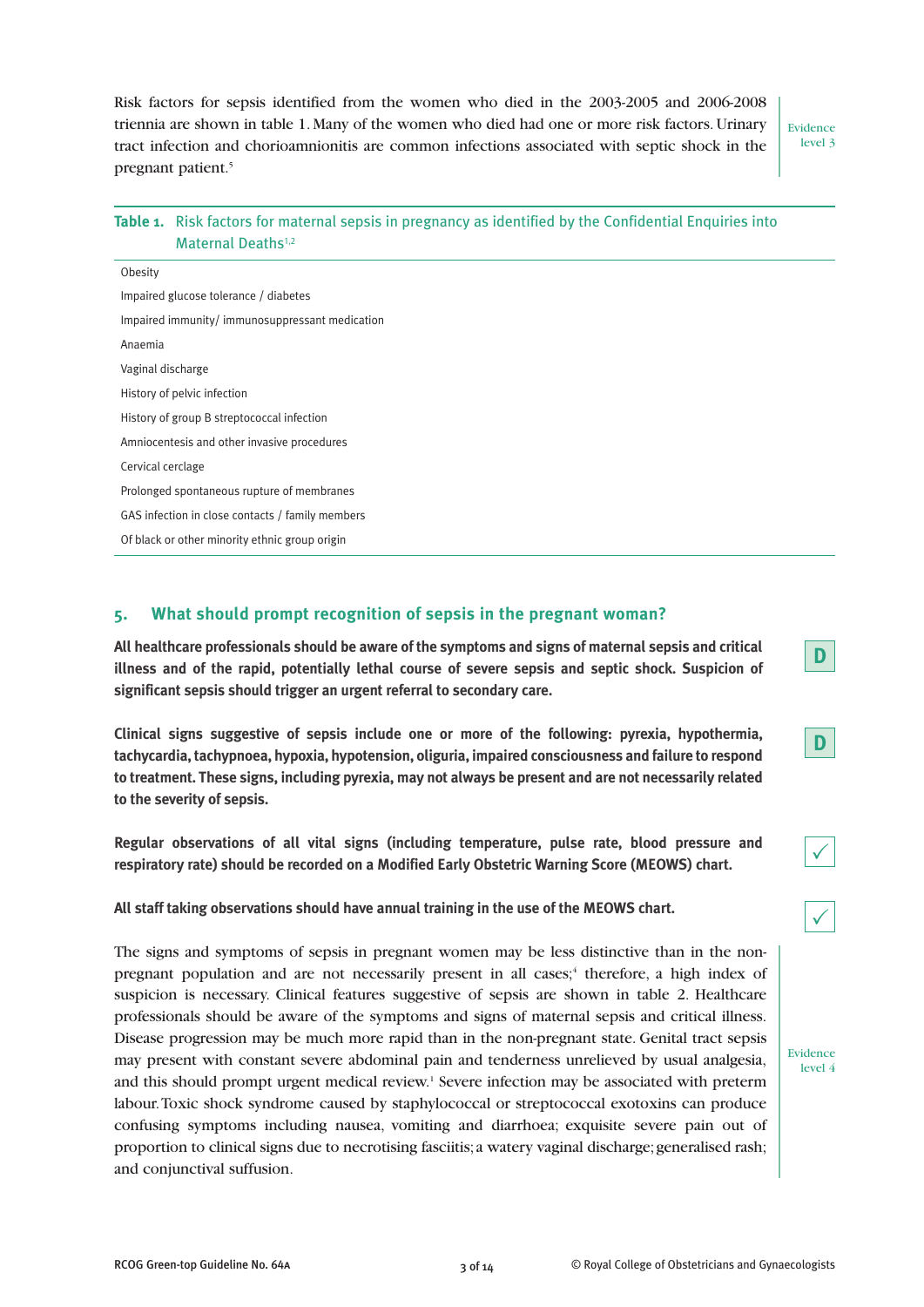Diagnostic criteria for sepsis and severe sepsis are provided in appendix 1 and features of toxic shock syndrome are listed in appendix 2.

#### Table 2. Clinical features suggestive of sepsis. Modified from references 1 and 3.

Fever or rigors

Diarrhoea or vomiting - may indicate exotoxin production (early toxic shock)

Rash (generalised streptococcal maculopapular rash or purpura fulminans)

Abdominal /pelvic pain and tenderness

Offensive vaginal discharge (smelly suggests anaerobes; serosanguinous suggests streptococcal infection)

Productive cough

Urinary symptoms

#### **6. What are the appropriate investigations when sepsis is suspected?**

**Blood cultures are the key investigation and should be obtained prior to antibiotic administration; however, antibiotic treatment should be started without waiting for microbiology results.**

**Serum lactate should be measured within six hours of the suspicion of severe sepsis in order to guide management. Serum lactate ≥4 mmol/l is indicative of tissue hypoperfusion.**

**Any relevant imaging studies should be performed promptly in an attempt to confirm the source of infection.**

Blood cultures and other samples as guided by clinical suspicion of the focus of infection (e.g. throat swabs, mid-stream urine, high vaginal swab, or cerebrospinal fluid) should be obtained prior to starting antibiotic therapy as they may become uninformative within a few hours of commencing antibiotics but must not delay antibiotic therapy.3 If the methicillin-resistant *Staphylococcus aureus* (MRSA) status is unknown, a pre-moistened nose swab may be sent for rapid MRSA screening where such testing is available. The results of these tests should be reviewed when they become available to allow subsequent optimisation of the antibiotic regime. Similarly, prompt imaging may identify the source of the infection, allowing early definitive treatment, and should not be deferred on the grounds of pregnancy.<sup>3</sup>

Use of the resuscitation 'bundle' developed as part of the Surviving Sepsis Campaign is recommended (see table 3) and includes measurement of serum lactate **within six hours** of suspicion of severe sepsis with the result being used to guide management.<sup>3</sup> Arterial blood gas measurement should be undertaken to assess for hypoxia. Laboratory findings suggestive of a diagnosis of sepsis are outlined in appendix 1.

#### **Table 3.** Tasks to be performed within the first six hours of the identification of severe sepsis. Modified from the Surviving Sepsis Campaign Resuscitation 'Bundle' (group of therapies)<sup>3</sup>

Obtain blood cultures prior to antibiotic administration

Administer broad-spectrum antibiotic within one hour of recognition of severe sepsis

Measure serum lactate

In the event of hypotension and/or a serum lactate >4mmol/l deliver an initial minimum 20ml/kg of crystalloid or an equivalent. Apply vasopressors for hypotension that is not responding to initial fluid resuscitation to maintain mean arterial pressure (MAP) >65mmHg

In the event of persistent hypotension despite fluid resuscitation (septic shock) and/or lactate >4mmol/l

a. Achieve a central venous pressure (CVP) of ≥8mmHg

b. Achieve a central venous oxygen saturation (ScvO2) ≥ 70% or mixed venous oxygen saturation (ScvO2) ≥ 65%

**D**

**D**

**D**

Evidence level 4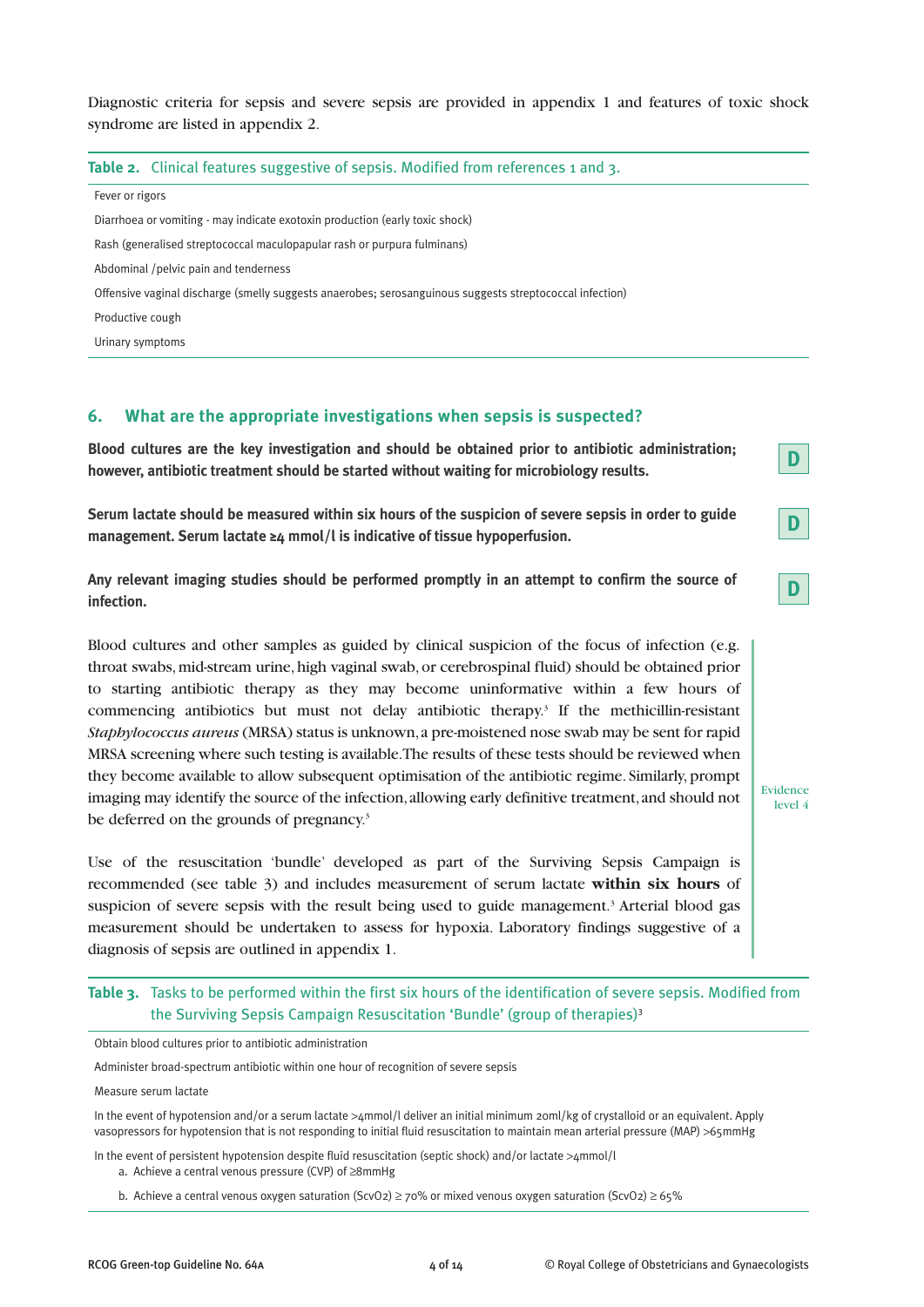#### **7. Who should be involved in the collaborative care of women with sepsis?**

**If sepsis is suspected, regular frequent observations should be made. The use of a MEOWS chart is recommended. There should be an urgent referral to the critical care team in severe or rapidly deteriorating cases, and the involvement of a consultant obstetrician. The expert advice of a consultant microbiologist or infectious disease physician should be sought urgently when serious sepsis is suspected.** A MEOWS chart should be used for all maternity inpatients to identify seriously ill pregnant women and refer them to critical care and obstetric anaesthetic colleagues according to local guidelines.<sup>1</sup> Early, goal-directed resuscitation has been shown to improve survival for non-pregnant patients presenting with septic shock.<sup>6</sup> The Surviving Sepsis Campaign Resuscitation Bundle recommends that this is commenced pending transfer to an intensive care unit  $(ICU)$ .<sup>3</sup> See table 3 for details of the bundle. The decision to transfer to intensive care should be decided by the critical care team in conjunction with the obstetric consultant and the consultant obstetric anaesthetist.<sup>7</sup> Cardiac output monitoring, ventilatory support requiring intubation, and renal support would all require transfer to ICU in the majority of units (see table 4). Table 4. Indications for transfer to ICU. Adapted from Plaat and Wray (2008)<sup>8</sup> System Indication Cardiovascular Hypotension or raised serum lactate persisting despite fluid resuscitation, suggesting the need for Evidence level 3 Evidence level 1+ Evidence level 4 **D D**

| Cardiovascular | Hypotension or raised serum lactate persisting despite fluid resuscitation, suggesting the need for<br>inotrope support |
|----------------|-------------------------------------------------------------------------------------------------------------------------|
| Respiratory    | Pulmonary oedema<br>Mechanical ventilation<br>Airway protection                                                         |
| Renal          | Renal dialysis                                                                                                          |
| Neurological   | Significantly decreased conscious level                                                                                 |
| Miscellaneous  | Multi-organ failure<br>Uncorrected acidosis<br>Hypothermia                                                              |

#### **8. What are the commonly identified organisms, including hospital acquired infection?**

The most common organisms identified in pregnant women dying from sepsis are Lancefield group A beta-haemolytic *Streptococcus* and *E.Coli*.<sup>1,2</sup>

Mixed infections with both Gram-positive and Gram-negative organisms are common, especially in chorioamnionitis. Coliform infection is particularly associated with urinary sepsis, preterm premature rupture of membranes, and cerclage.1 Anaerobes such as *Clostridium perfringens* (the cause of gas gangrene) are less commonly seen nowadays, with *Peptostreptococcus* and *Bacteroides* spp. predominating.<sup>9</sup>

Evidence level 3

#### **9. What empirical and specific antimicrobial therapy should be used to treat the woman?**

**Administration of intravenous broad spectrum antibiotics is recommended within one hour of suspicion of severe sepsis, with or without septic shock. D**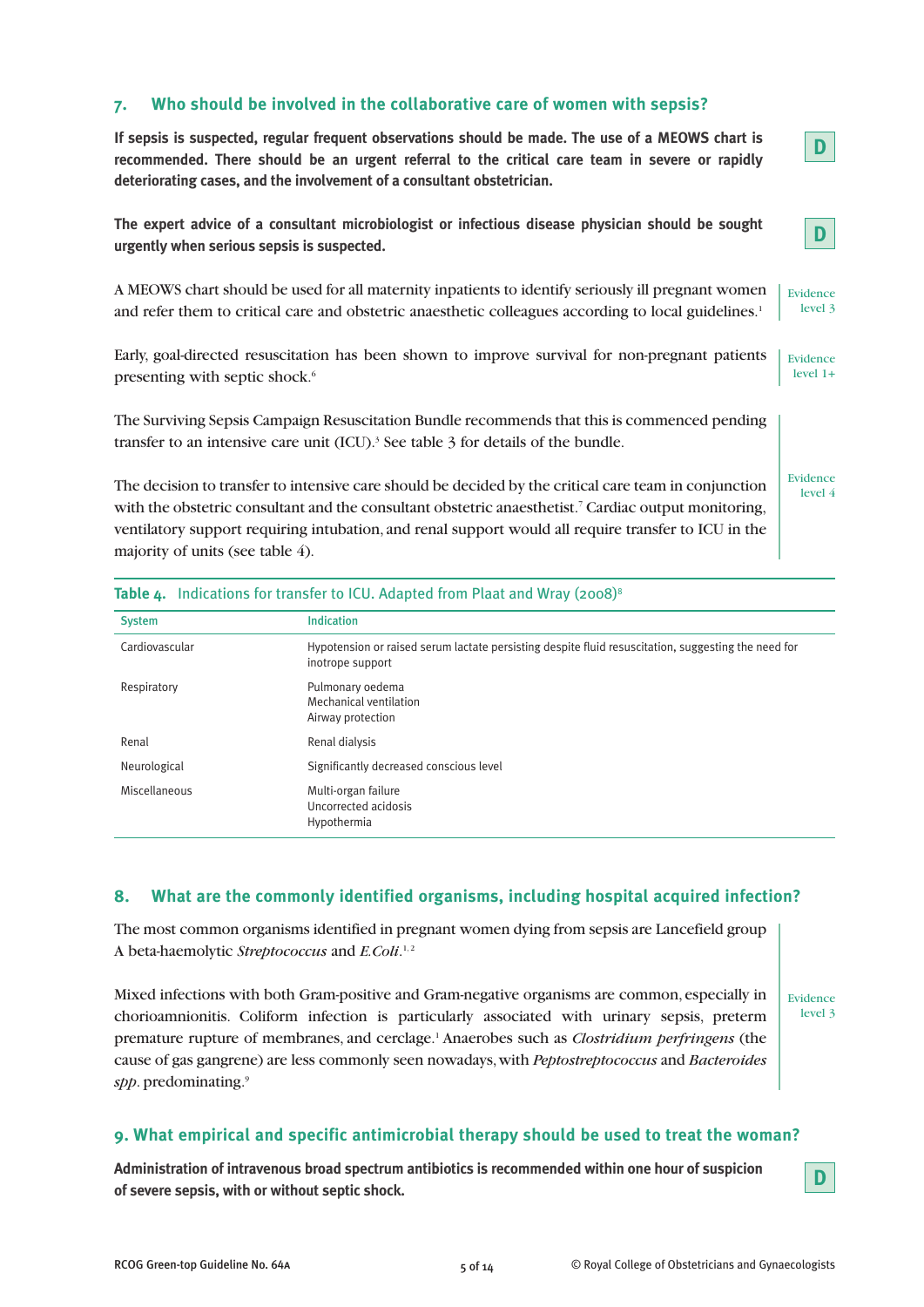**If genital tract sepsis is suspected, prompt early treatment with a combination of high-dose broadspectrum intravenous antibiotics may be lifesaving.**



Administration of intravenous broad spectrum antibiotics are recommended within one hour of suspicion of severe sepsis in the woman, with or without septic shock, as part of the Surviving Sepsis Campaign Resuscitation Bundle.3

Empirically, broad spectrum antimicrobials active against Gram-negative bacteria, and capable of preventing exotoxin production from Gram-positive bacteria, should be used according to local microbiology policy, and therapy narrowed once the causative organism(s) has been identified.

Evidence level 4

The  $2003-2005$  CEMACH report<sup>1</sup> referred to the use of cefuroxime and metronidazole for genital tract sepsis. However, cefuroxime is no longer part of many hospital formularies because of the association with C. *difficile*. Neither agent provides any MSRA, *Pseudomonas* or extended-spectrum beta-lactamases (ESBL) cover (see appendix 3 for range of activity of common antibiotics). Information on antimicrobials which may aid in guiding choice is provided in table 5; however, hospital guidelines differ, and local guidance should be followed as the incidence of resistant organisms varies throughout the UK.

In addition to antimicrobial therapy, the source of sepsis should be sought and dealt with if possible: for example, by delivery of the baby.<sup>1</sup> Evidence level 3

| Table 5. Antimicrobial choices and limitations of antimicrobial. |                                                                                                                                                                                                        |  |
|------------------------------------------------------------------|--------------------------------------------------------------------------------------------------------------------------------------------------------------------------------------------------------|--|
| Co-amoxiclay                                                     | Does not cover MRSA or <i>Pseudomonas</i> , and there is concern about an increase in the risk of necrotising<br>enterocolitis in neonates exposed to co-amoxiclay in utero. <sup>10</sup>             |  |
| Metronidazole                                                    | Only covers anaerobes.                                                                                                                                                                                 |  |
| Clindamycin                                                      | Covers most streptococci and staphylococci, including many MRSA, and switches off exotoxin production<br>with significantly decreased mortality. <sup>11,12</sup> Not renally excreted or nephrotoxic. |  |
| Piperacillin-tazobactam<br>(Tazocin) and carbapenems             | Covers all except MRSA and are renal sparing (in contrast to aminoglycosides).                                                                                                                         |  |
| Gentamicin (as a single dose<br>of $3-5mg/kg$ )                  | Poses no problem in normal renal function but if doses are to be given regularly serum levels must be<br>monitored.                                                                                    |  |

#### **10. What is the role of intravenous immunoglobulin (IVIG)?**

**IVIG is recommended for severe invasive streptococcal or staphylococcal infection if other therapies have failed.**

IVIG has an immunomodulatory effect, and in staphylococcal and streptococcal sepsis it also neutralises the superantigen effect of exotoxins, and inhibits production of tumour necrosis factor (TNF) and interleukins. The Department of Health has recommendations regarding the use of IVIG for invasive streptococcal and staphylococcal infection.13



Evidence level 4

**D**

High dose IVIG has been used in pregnant women<sup>14</sup> and is effective in exotoxic shock (i.e. toxic shock due to streptococci and staphylococci) but with little evidence of benefit in Gram-negative (endotoxin related) sepsis. The main contraindication to IVIG use is a congenital deficiency of immunoglobulin A. Its use in women with severe staphylococcal and streptococcal sepsis should be discussed with infectious disease colleagues or medical microbiologists.

IVIG is available from the blood transfusion department, and all commercial brands of IVIG available in the UK contain antibodies to streptococcal and staphylococcal exotoxins. Actual administration of IVIG should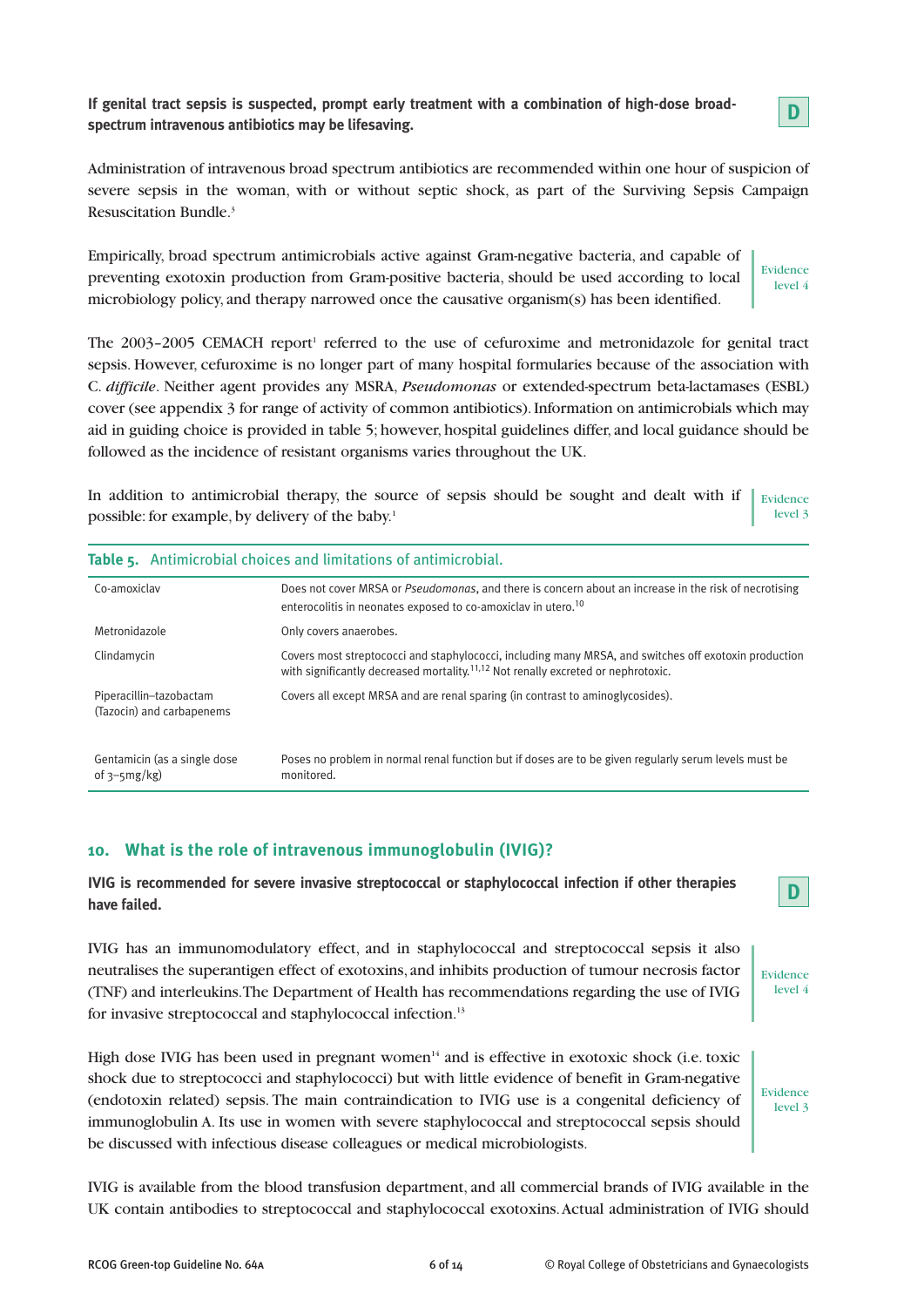be through a blood warming device, and hospital protocols for replacement therapy in haematology patients may be used.

#### **11. How should the fetus be monitored and when and how should the baby be delivered?**

**In a critically ill pregnant woman, birth of the baby may be considered if it would be beneficial to the mother or the baby or to both. A decision on the timing and mode of birth should be made by a senior obstetrician following discussion with the woman if her condition allows.**

**If preterm delivery is anticipated, cautious consideration should be given to the use of antenatal corticosteroids for fetal lung maturity in the woman with sepsis.**

**During the intrapartum period, continuous electronic fetal monitoring is recommended. Changes in cardiotocography (CTG), such as changes in baseline variability or new onset decelerations, must prompt reassessment of maternal mean arterial pressure, hypoxia and acidaemia.**

**Epidural/spinal anaesthesia should be avoided in women with sepsis and a general anaesthetic will usually be required for caesarean section.**

The effects of maternal sepsis on fetal wellbeing include the direct effect of infection in the fetus, the effect of maternal illness/shock and the effect of maternal treatment. The risk of neonatal encephalopathy and cerebral palsy is increased in the presence of intrauterine infection.<sup>15</sup>

If preterm delivery is anticipated the use of antenatal corticosteroids for fetal lung maturity in the woman with sepsis can be considered.16,17 See RCOG Green-top Guideline No.7, Antenatal Corticosteroids to Reduce Neonatal Morbidity.16

During the intrapartum period, continuous electronic fetal monitoring is recommended in the presence of maternal pyrexia (defined as a temperature >38.0 °C once, or 37.5 °C on two occasions 2 hours apart)18 and this should also apply to sepsis without pyrexia.

Objective evidence of intrauterine infection is associated with abnormal fetal heart monitoring; however, electronic fetal monitoring is not a sensitive predictor of early onset neonatal sepsis.<sup>19,20</sup>

Changes in CTG, such as changes in baseline variability or new onset decelerations, must also prompt reassessment of maternal mean arterial pressure, hypoxia and acidaemia. These changes may serve as an early warning sign for derangements in maternal end-organ systems.17 There is insufficient evidence regarding fetal blood sampling in the presence of maternal sepsis to guide practice.

Attempting delivery in the setting of maternal instability increases the maternal and fetal mortality rates unless the source of infection is intrauterine.<sup>21</sup> The decision on mode of delivery should be individualised by the consultant obstetrician with consideration of severity of maternal illness, duration of labour, gestational age and viability.17

#### **12. What prophylaxis should be considered for the neonate, other family members and healthcare workers?**

**Local and national guidelines should be followed in consultation with the local health protection unit or lead for communicable disease control.**

**When a mother has been found to have invasive group A streptococcal infection in the peripartum period, the neonatologist should be informed and prophylactic antibiotics administered to the baby.**

 $\checkmark$ 

 $\checkmark$ 

 $\checkmark$ 

| Evidence   |  |
|------------|--|
| $level 2+$ |  |

| level 4 |  |
|---------|--|
|         |  |
|         |  |

Evidence

Evidence level 2+

Evidence level 4



 $\checkmark$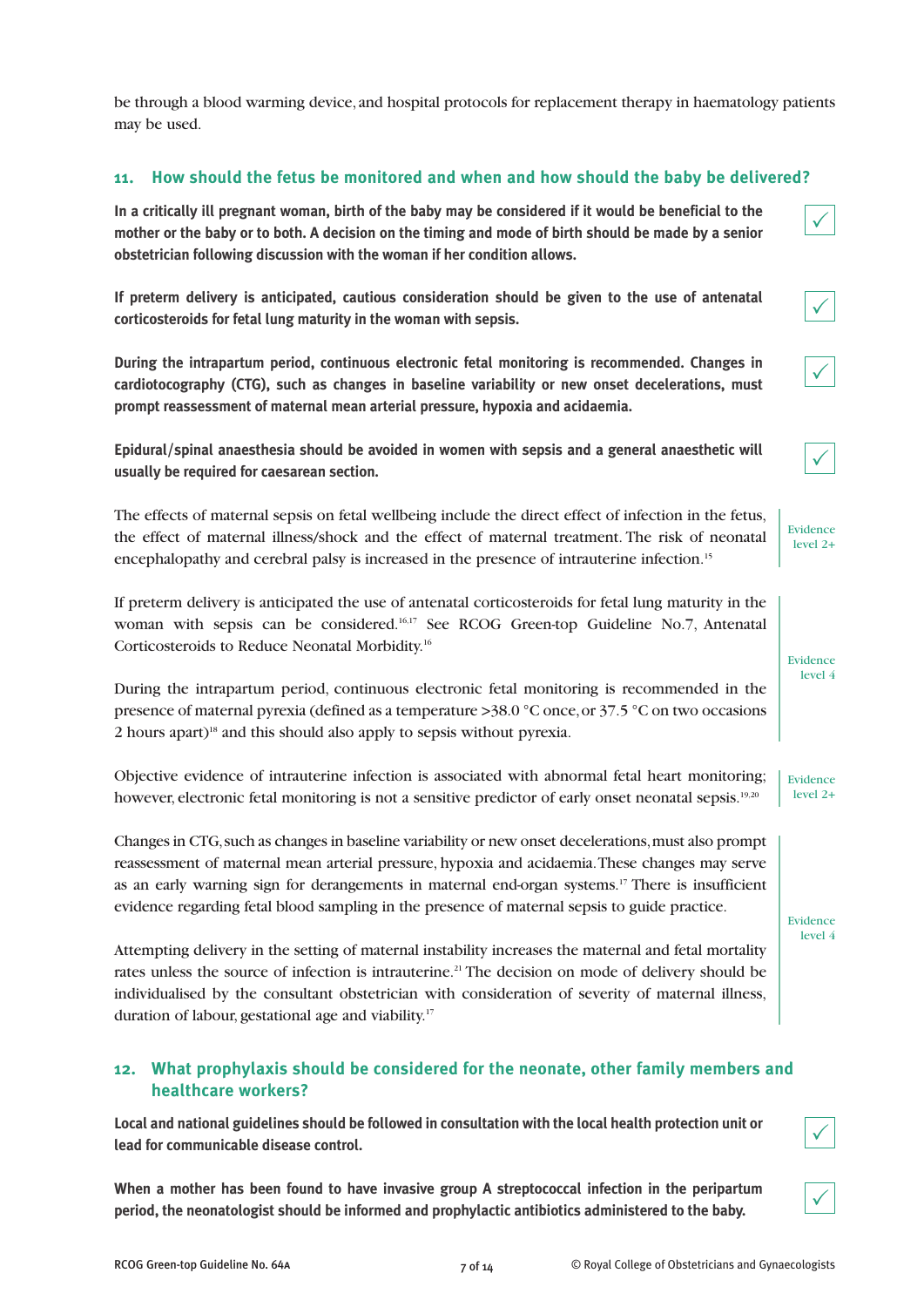**Close household contacts of women with group A streptococcal infection should be warned to seek medical attention should symptoms develop, and the situation may warrant antibiotic prophylaxis.**

**Healthcare workers who have been exposed to respiratory secretions of women with group A streptococcal infection should be considered for antibiotic prophylaxis.**

The Health Protection Agency have produced detailed guidelines for the investigation, control and prevention of the spread of group A streptococcal infection in healthcare settings in the United Kingdom.22

As well as the specific recommendation for group A streptococcal disease, any baby of a mother found to have sepsis in the peripartum period should be discussed with neonatology colleagues so that prophylactic antibiotic administration to the baby can be considered.<sup>22</sup>

#### **13. What infection control issues should be considered?**

**Group A** β**-haemolytic** *Streptococcus* **and MRSA are easily transmitted via the hands of healthcare workers and via close contact in households. Local infection control guidelines should be followed for hospital–specific isolation and contact precautions.**

**Invasive group A streptococcal infections are notifiable and the infection control team and the consultant for communicable diseases should be informed.**

Women suspected of or diagnosed with group A *Streptococcus* sepsis should be isolated in a single room with en suite facilities to minimise the risk of spread to other women. Local advice from infectious control colleagues should always be sought.

#### **14. Suggested audit topics**

- The existence of locally based guidelines for the investigation and management of genital tract sepsis in the maternity unit.
- The use of a version of a MEOWS chart to aid the identification of seriously ill pregnant women<sup>1</sup> in the maternity unit.
- The proportion of pregnant women with suspected severe sepsis who had serum lactate measured within six hours of presentation.



 $\checkmark$ 



Evidence level 4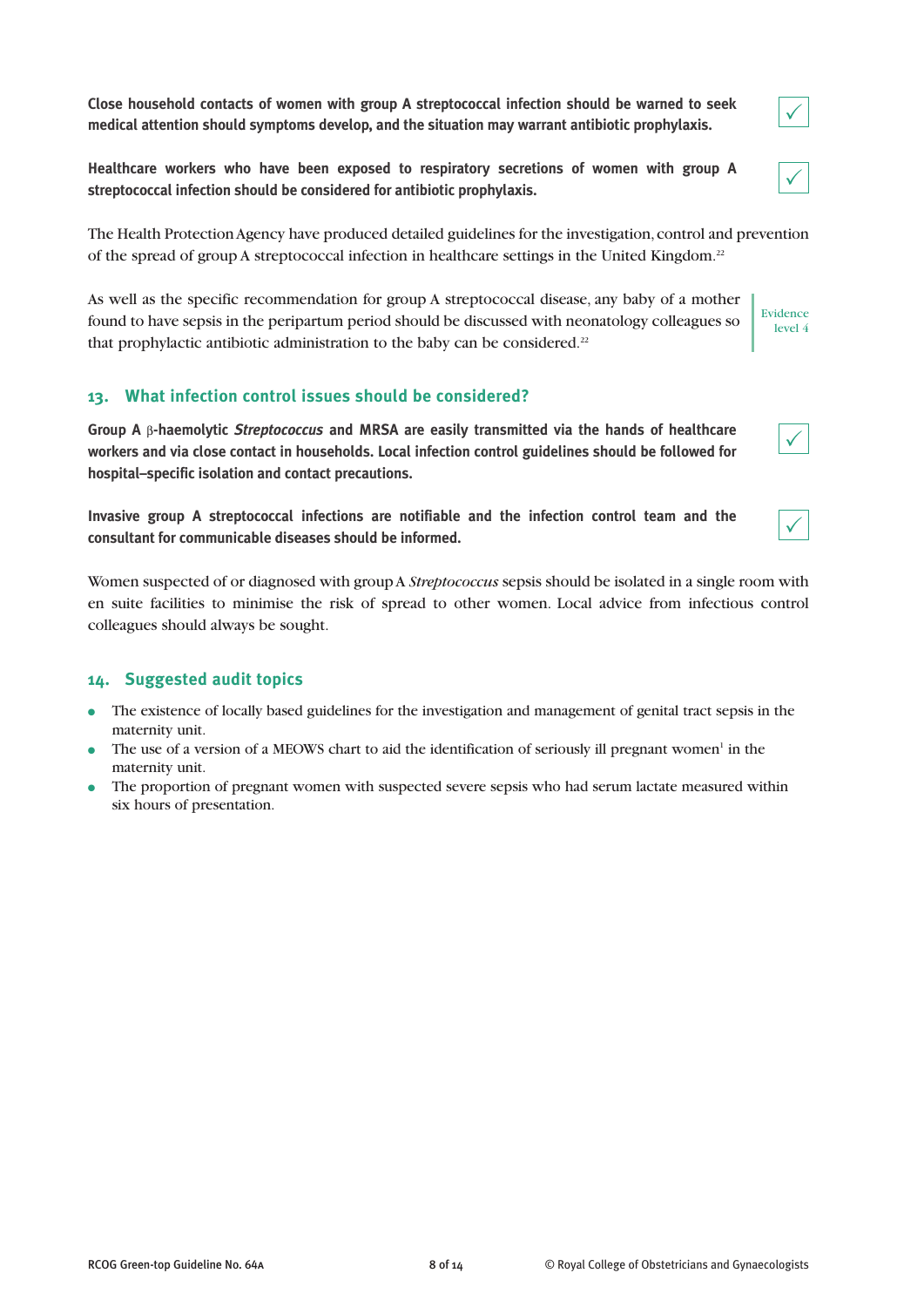#### **References**

- 1. Lewis G, editor. *Saving Mothers' Lives: reviewing maternal deaths to make motherhood safer – 2003-2005. The Seventh Report on Confidential enquiries into Maternal Deaths in the United Kingdom.* London: RCOG Press; 2007. [http://www.oaa-anaes.ac.uk/assets/\_managed/editor/File/ Reports/2003-2005\_saving\_mothers\_full\_report.pdf]
- 2. Centre for Maternal and Child Enquiries (CMACE). Saving Mother's Lives: reviewing maternal deaths to make motherhood safer: 2006-2008. *BJOG* 2011; 118(suppl. 1):1-203.
- 3. Dellinger RP, Levy MM, Carlet JM, Bion J, Parker MM, Jaeschke R et al. Surviving Sepsis Campaign: International guidelines for management of severe sepsis and septic shock. *Crit Care Med* 2008;36:296–327 [published correction appears in *Crit Care Med* 2008;36:1394-1396].
- 4. Fein AM, DuVivier R. Sepsis in Pregnancy. *Clin Chest Med* 1992;13:709–22.
- 5. McDonald NS. The care of the critically ill obstetric patient. *CPD Anaesthesia* 2004;6:61–67.
- 6. Rivers E, Nguyen B, Havstad S, Ressler J, Muzzin A, Knoblich B, et al. Early goal-directed therapy in the treatment of severe sepsis and septic shock. *N Engl J Med* 2001;345:1368–77.
- 7. Mukherjee S, Brett SJ. On the response to acutely deteriorating patients. In Vincent JL, editor. *Yearbook of Intensive Care and Emergency Medicine 2010* pp531-538. New York: Springer; 2010.
- 8. Plaat F, Wray S. Role of the anaesthetist in obstetric critical care. *Best Pract Res Clin Obstet Gynaecol* 2008;22: 917–35.
- 9. Topiel MS, Simon GL. Peptococcaceae bacteraemia. *Diagn Microbiol Infect Dis* 1986;4:109–17.
- 10. Kenyon S, Taylor DJ, Tarnow-Mordi W. Broad-spectrum antibiotics for spontaneous preterm labour: the Oracle II randomised trial. *The Lancet* 2001;357:989–994.
- 11. Schuitemaker N, van Roosmalen J, Dekker G, van Dongen P, van Geijn H, Gravenhorst JB. Increased maternal mortality in The Netherlands from group A streptococcal infections. *Eur J Obstet Gynecol Reprod Biol* 1998;76:61–4.
- 12. Stevens DL. Streptococcal toxic-shock syndrome: spectrum of disease, pathogenesis and new concepts in treatment. *Emerg Infect Dis* 1995;1:69–78.
- 13. Department of Health. *Clinical guidelines for immunoglobulin use* (Second Edition). 2008 [http://www.dh.gov.uk/ en/Publicationsandstatistics/Publications/PublicationsPolicyAn dGuidance/DH\_085235]
- 14. Ooe K, Udagawa H. A new type of fulminant group A streptococcal infection in obstetric patients; report of 2 cases. *Hum Pathol* 1997;28:509-512.
- 15. Yoon BH, Romero R, Park JS, Kim CJ, Kim SH, Choi JH et al. Fetal exposure to an intra-amniotic inflammation and the development of cerebral palsy at the age of three years. *Am J Obstet Gynecol* 2000;182:675–81.
- 16. Royal College of Obstetricians and Gynaecologists. *Antenatal Corticosteroids to Reduce Neonatal Morbidity*. Green Top Guideline No. 7. London: RCOG; 2010.
- 17. American College of Obstetricians and Gynaecologists Committee on Obstetric Practice. ACOG Practice Bulletin No.100: Critical care in pregnancy. *Obstet Gynecol* 2009;113:443–50.
- 18. National Collaborating Centre for Women's and Children's Health. *Intrapartum care: Care of healthy women and their babies during childbirth.* London: RCOG Press; 2007. [http:// www.nice.org.uk/nicemedia/pdf/CG55FullGuideline.pdf]
- 19. Buhimschi CS, Abdel-Razeq S, Cackovic M, Pettker CM, Dulay AT, Bahtiyar MO et al. Fetal heart rate monitoring patterns in women with amniotic fluid proteomic profiles indicative of inflammation. *Am J Perinatol* 2008;25;359–72.
- 20. Aina-Mumuney AJ, Althaus JE, Henderson JL, Blakemore MC, Johnson EA, Graham EM. Intrapartum electronic fetal monitoring and the identification of systemic fetal inflammation. *J Reprod Med* 2007;52:762–8.
- 21. Sheffield JS. Sepsis and septic shock in pregnancy. *Crit Care Clin* 2004;20:651–60.
- 22. Health Protection Agency, Group A Streptococcus Working Group. Interim UK guidelines for management of close community contacts of invasive group A streptococcal disease. *Commun Dis Public Health* 2004;7:354–61.
- 23. Levy MM, Fink MP, Marshall JC, Abraham E, Angus D, Cook D et al. 2001 SCCM/ESICM/ACCP/ATS/SIS International Sepsis Definitions Conference. *Crit Care Med* 2003;31:1250–6.
- 24. Lappin E, Ferguson AJ. Gram-positive toxic shock syndromes. *Lancet Infect Dis* 2009;9:281–90.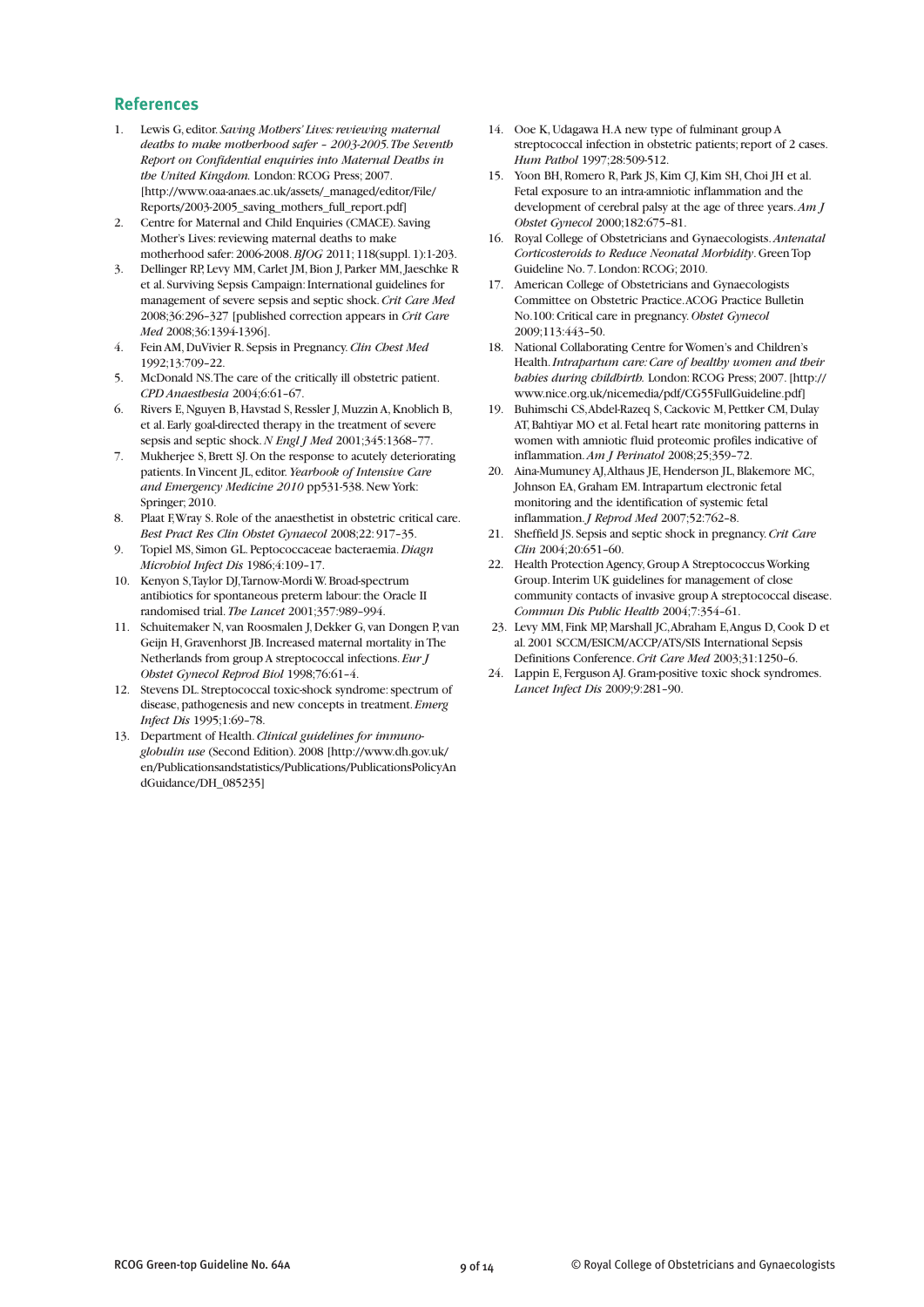Diagnostic criteria for sepsis modified from Levy et al  $(2003)^{23}$  for pregnant women using references 1 and 2 where pregnancy specific parameters are available.

|  |  |  | Infection, documented or suspected, and some of the following: |
|--|--|--|----------------------------------------------------------------|
|--|--|--|----------------------------------------------------------------|

| General variables:                                                                                                                                                                                              |
|-----------------------------------------------------------------------------------------------------------------------------------------------------------------------------------------------------------------|
| Fever $(>38^{\circ}C)$                                                                                                                                                                                          |
| Hypothermia (core temperature $<$ 36 <sup>o</sup> C)                                                                                                                                                            |
| Tachycardia (>100 beats per minute)                                                                                                                                                                             |
| Tachypnoea (>20 breaths per minute)                                                                                                                                                                             |
| Impaired mental state                                                                                                                                                                                           |
| Significant oedema or positive fluid balance (>20ml/kg over 24 hours)                                                                                                                                           |
| Hyperglycaemia in the absence of diabetes (plasma glucose $>7.7$ mmol/l)                                                                                                                                        |
| <b>Inflammatory variables:</b>                                                                                                                                                                                  |
| White blood cell (WBC) count >12 x 10 <sup>9</sup> /l (note that a transient leucocytosis is common in labour)                                                                                                  |
| Leucopenia (WBC count $\langle 4 \times 10^9/1 \rangle$                                                                                                                                                         |
| Normal WBC count with >10% immature forms                                                                                                                                                                       |
| Plasma C-reactive protein >7mg/l                                                                                                                                                                                |
| Haemodynamic variables:                                                                                                                                                                                         |
| Arterial hypotension (systolic blood pressure <90mmHg; mean arterial pressure <70mmHg or systolic blood pressure decrease >40mmHg)                                                                              |
| <b>Tissue perfusion variables:</b>                                                                                                                                                                              |
| Raised serum lactate $\geq 4$ mmol/l                                                                                                                                                                            |
| Decreased capillary refill or mottling                                                                                                                                                                          |
| <b>Organ dysfunction variables:</b>                                                                                                                                                                             |
| Arterial hypoxaemia (PaO2 (arterial oxygen partial pressure) /FIO2 (fraction of inspired oxygen) <40kPa). Sepsis is severe if <33.3kPa in the<br>absence of pneumonia or <26.7kPa in the presence of pneumonia. |
| Oliguria (urine output <0.5ml/kg/hr for at least two hours, despite adequate fluid resuscitation)                                                                                                               |
| Creatinine rise of >44.2µmol/l. Sepsis is severe if creatinine level >176µmol/l                                                                                                                                 |
| Coagulation abnormalities (International Normalised Ratio [INR] >1.5 or activated partial thromboplastin time [APTT] >60s)                                                                                      |
| Thrombocytopaenia (platelet count <100 x $10^9$ /l)                                                                                                                                                             |
| Hyperbilirubinaemia (plasma total bilirubin> 70µmol/l)                                                                                                                                                          |
|                                                                                                                                                                                                                 |

Ileus (absent bowel sounds)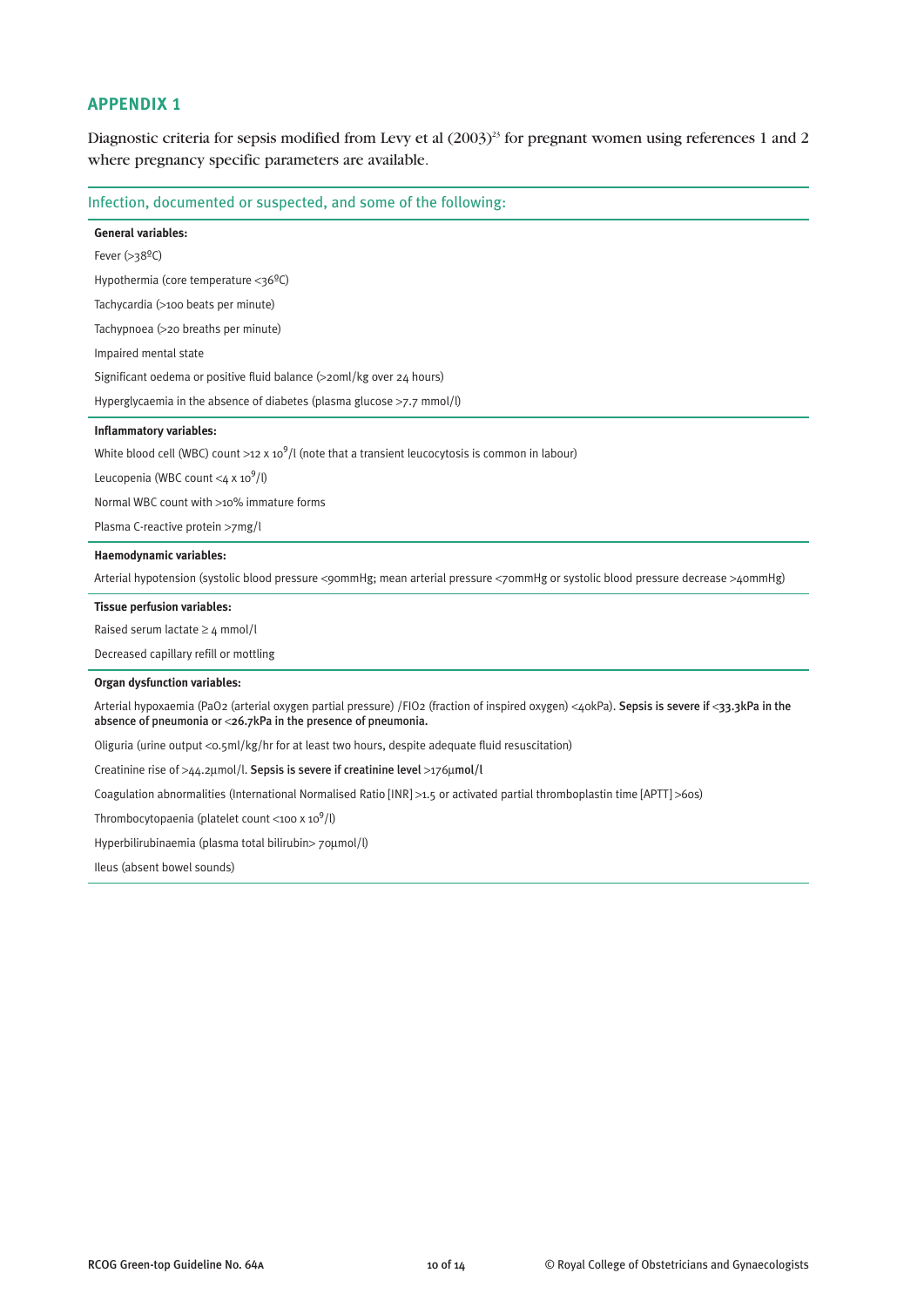Staphylococcal and streptococcal toxic shock syndrome clinical disease definition.<sup>12,23</sup>

| Staphylococcal toxic shock <sup>24</sup>                            | Streptococcal toxic shock syndrome <sup>12,24</sup>                                 |
|---------------------------------------------------------------------|-------------------------------------------------------------------------------------|
| 1. Fever > $/ = 39.9$ °C                                            | A. Isolation of beta-haemolytic group A Streptococcus from:                         |
| 2. Rash - diffuse macular erythroderma                              | 1. normally sterile site - blood, CSF, peritoneal fluid, tissue biopsy              |
| 3. Desquamation - 10 to 14 days after onset of illness,             | 2. non-sterile site - throat, vagina, sputum                                        |
| especially palms and soles                                          |                                                                                     |
| 4. Hypotension - systolic BP < 90 mm Hg adults                      |                                                                                     |
| 5. Multisystem involvement                                          | B. Clinical case definition                                                         |
| Three or more of the following systems affected:                    | Multi-organ involvement characterised by:                                           |
| • Gastrointestinal – vomiting or diarrhoea at onset illness         | 1. Hypotension                                                                      |
| · Muscular - severe myalgia or elevated creatinine phosphokinase    | plus                                                                                |
| • Mucous membranes - vaginal, oro-pharyngeal or conjunctival        | 2. Two or more of the following:                                                    |
| hyperaemia                                                          | • Renal impairment – creatinine >176 $\mu$ mol/l                                    |
| $\bullet$ Renal – creatinine twice the upper limit of normal        | • Coagulopathy – platelets < 100 x 10 <sup>9</sup> /l or disseminated intravascular |
| • Hepatic - total bilirubin twice the upper limit of normal         | coagulation                                                                         |
| • Haematological – platelets < $/$ = 100 x 10 <sup>9</sup> /l       | $\bullet$ Liver involvement – alanine transaminase or aspartame                     |
| $\bullet$ Central nervous system – disorientation or alterations in | transaminase or bilirubin levels twice the normal upper limit for age               |
| consciousness without focal neurological signs                      | • Acute respiratory distress syndrome                                               |
|                                                                     | • Generalised erythematous macular rash (present in $10\%$ ) – may                  |
|                                                                     | desquamate                                                                          |
|                                                                     | • Soft tissue necrosis including necrotising fasciitis, myositis or                 |
|                                                                     | gangrene                                                                            |
| <b>Case classification:</b>                                         | <b>Case classification:</b>                                                         |
| Probable - four of the five clinical findings positive              | Probable - meets clinical case definition (above) plus isolation from               |
|                                                                     | non-sterile site                                                                    |
| Confirmed - case with all five clinical findings                    | Definite – meets clinical case definition (above) plus isolation of group           |
|                                                                     | A Streptococcus from a normally sterile site                                        |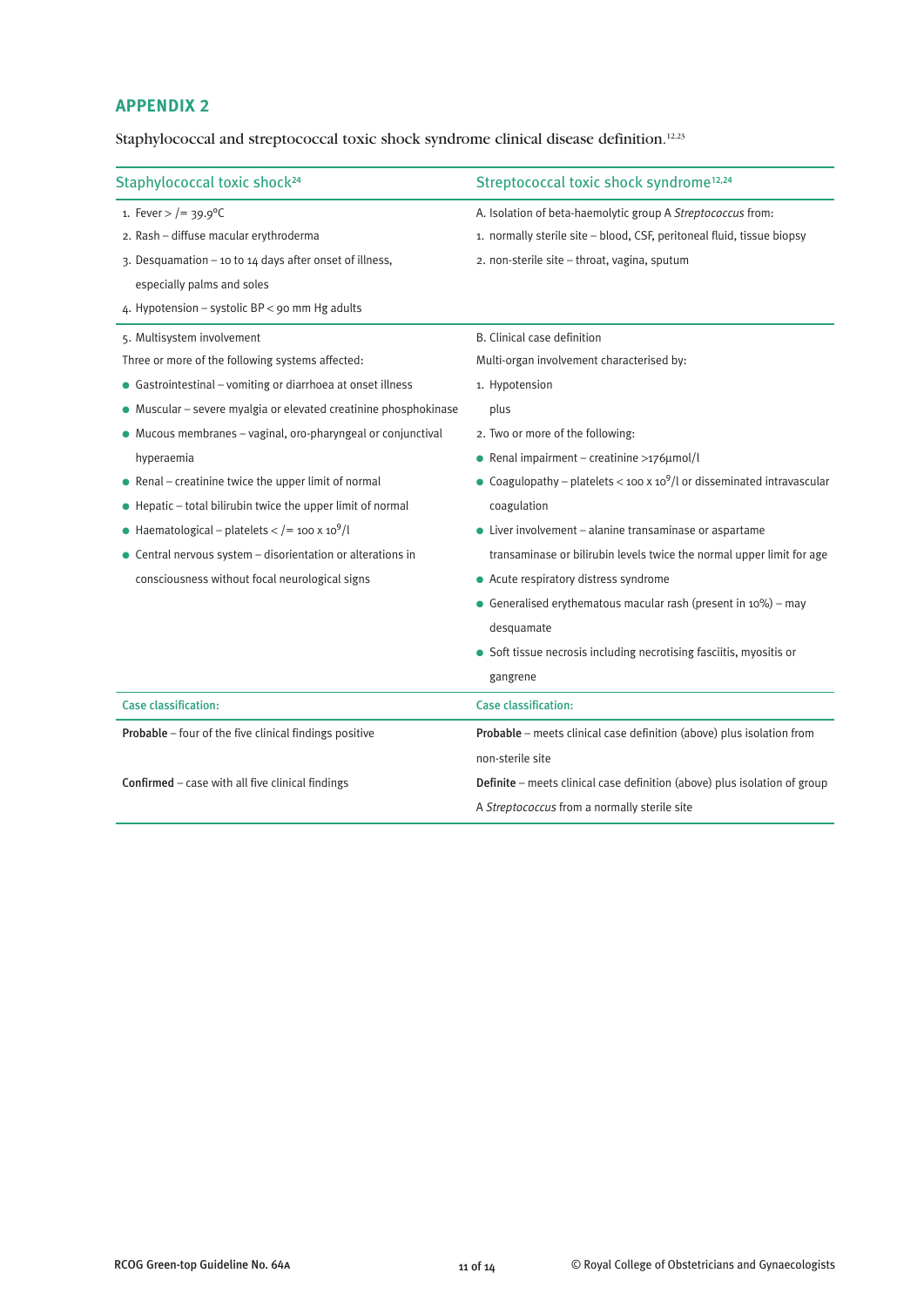Antibiotic spectra for Obs & Gynae **ANAEROBES GRAM POSITIVE GRAM NEGATIVE** Group A strep/<br>Group B strep Clostridia/<br>Bacteroides/ **MRSA** Coliform Staph. aureus<br>(fluclox sensitive) Pseudomonas Peptostreptococci Gentamicin Trimethoprim Trimethoprim Ampicillin Ampicillin Co-amoxyclav Co-amoxyclav Cefuroxime/cefotaxime Clindamycin Clindamycin Imipenem/meropenem/tazocin Vancomycin/teicoplanin/linezolid/daptomycin Erythromycin Erythromycin Metronidazole

Antibiotic spectra for obstetrics and gynaecology.

*Dr Marina S Morgan, 2012*

Solid lines represent roughly the proportion of the bacteria sensitive to that antibiotic. NB: Tazocin may not be effective against some ESBL producing Gram-negative bacteria, and carbapenemase producing organisms will be resistant to carbapenems.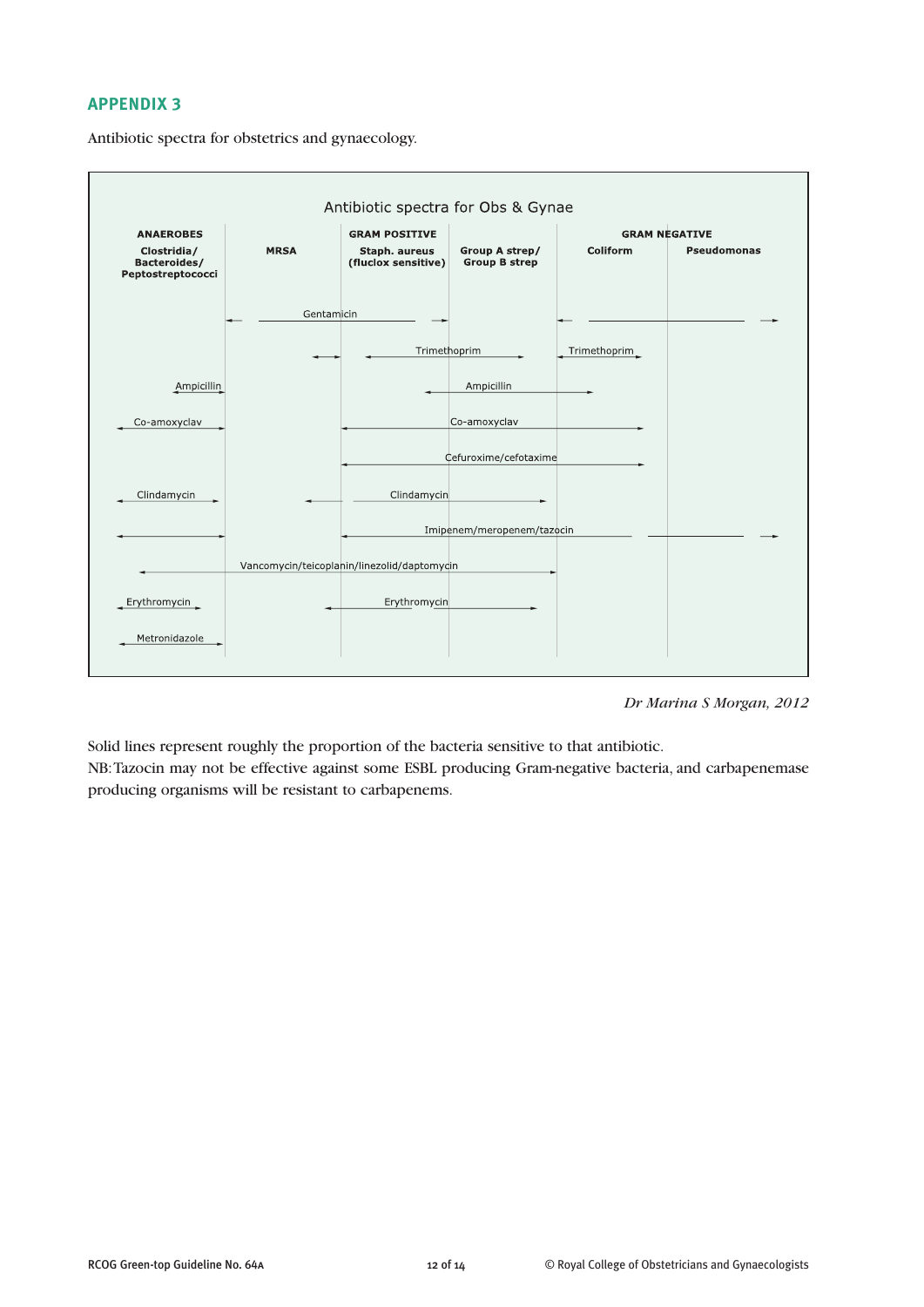Clinical guidelines are 'systematically developed statements which assist clinicians and women in making decisions about appropriate treatment for specific conditions'. Each guideline is systematically developed using a standardised methodology. Exact details of this process can be found in Clinical Governance Advice No.1: *Development of RCOG Green-top Guidelines* (available on the RCOG website at **http://www.rcog.org.uk/guidelines**). These recommendations are not intended to dictate an exclusive course of management or treatment. They must be evaluated with reference to individual patient needs, resources and limitations unique to the institution and variations in local populations. It is hoped that this process of local ownership will help to incorporate these guidelines into routine practice. Attention is drawn to areas of clinical uncertainty where further research might be indicated.

The evidence used in this guideline was graded using the scheme below and the recommendations formulated in a similar fashion with a standardised grading scheme.